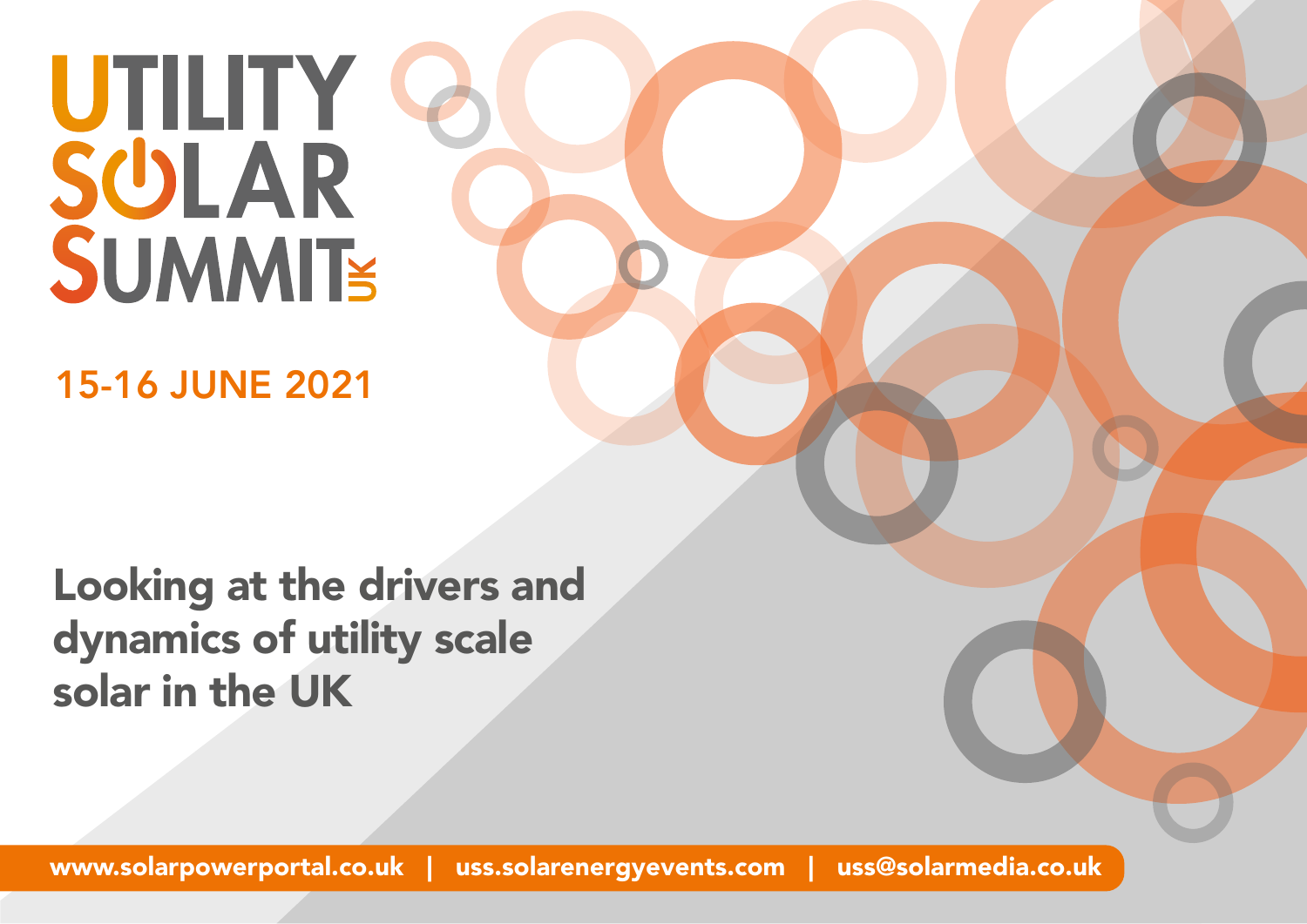### **UTILITY SULAR SUMMITE**

## EVENT INTRODUCTION

The UK solar industry is just starting its next phase of growth, in the absence of government subsidies: the so-called 'post-subsidy' period. This comes at a time of great excitement and expectation on renewable energy globally, and in the UK in particular.

While homeowners installing solar panels on rooftops is something everyone is happy to see, the major contribution from solar energy comes from large-scale, ground-mounted solar farms. This is the only way to add GW-levels of new PV capacity quickly, and in a cost-effective manner.

During the days of FiTs and ROCs - between 2010 and 2018 - the UK solar industry showed how agile and efficient it can be, when adding solar farms quickly.

Fast-forward a few years since subsidies were removed by the UK government, and solar costs (for building sites) have come down significantly. Additionally, the power of solar modules is now double what it was a few years ago. Building solar farms now, and with larger declared capacity levels, is now a different proposition altogether, and the timing of the cost/efficiency benefits is coming at the perfect time.

For the past few years, developers in the UK have been working extensively to identify new locations for solar farm additions, and pushing multi-GW of capacity into the planning portals and - in some cases - directly at the government levels across England, Scotland and Wales. In fact, the pipeline of future solar farms is rapidly approaching the 20 GW level, and there appears to be no slowdown in activity here.

During the past couple of years, the first large-scale (50-75 MW) solar farms have been constructed, with zero-subsidies. However, this is just the starting point, and the UK is getting ready for GW-plus of new solar farm additions annually over the next decade.

The new Utility Scale Summit UK event has been put together by the Solar Media Market Research team, to gather all key stakeholders involved in the UK, driving new ground-mounted solar additions to the GW per annum and beyond. The event is set to be a must-attend forum for anyone wanting to know how the UK will move to GW-plus groundmount additions, and which companies will truly drive this transition.

The 2021 event will runs over two days, 15-16 June 2021, as an online event, with eight sessions and 24 speakers. The agenda topics and scope are covered in greater detail on following pages in this brochure.



Finlay Colville Head of Research, Solar Media Ltd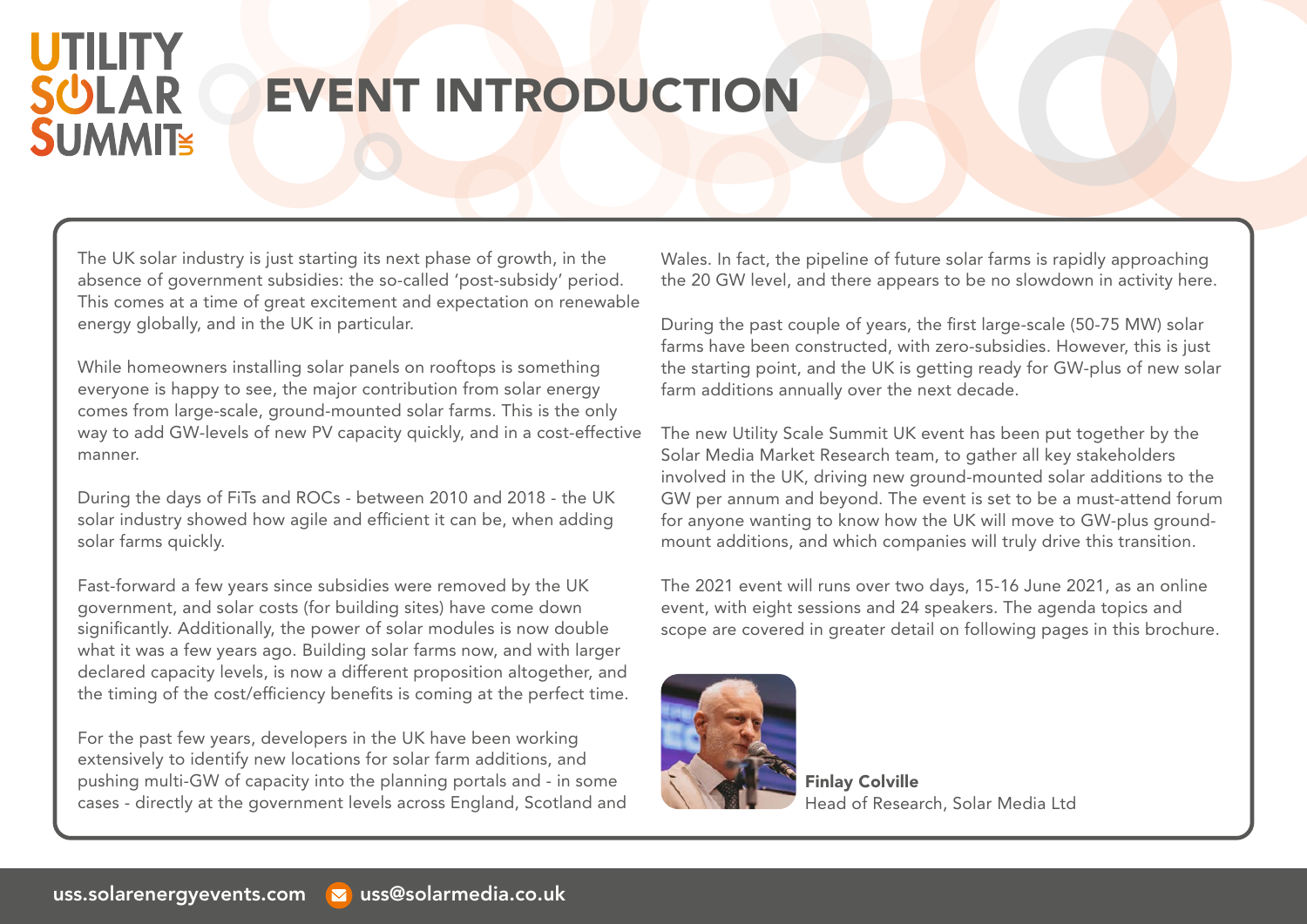### **UTILITY SULAR SUMMITE**

## EVENT AGENDA

#### UTILITY SOLAR FARMS IN THE UK TODAY • Companies & investors driving the new revolution in large-scale solar farm building in the UK out to 2030. • Which companies are pure-play developers, which are part of joint-venture activities, and which ones are likely to develop/build/own/operate in the longterm? • How many of the sites are stand-alone PV or co-located with battery storage or wind farms? 1100-1230 SESSION II: MEGA-SOLAR (100-500 MW) SITES (NSIP & LOCAL GOVERNMENT) UNDER DEVELOPMENT: WHEN, WHERE & HOW? • What is driving the >49.9MWp-dc capacity site identification & development today? • How many major infrastructure solar projects are under development, and where are they located (England, or via Scottish or Welsh Government overview)? • What are the remaining challenges to construction starting on these large mega-solar sites, and what are the realistic timelines to grid-connection?

0900-1030 SESSION I: DEVELOPERS BEHIND THE 15GW-PLUS PIPELINE OF NEW

#### 1400-1530 SESSION III: LATEST ADVANCES IN PV MODULES, INVERTERS & TRACKERS: UNDERSTANDING CURRENT STATE-OF-THE-ART PERFORMANCE & RELIABILITY METRICS

• Session will examine the technical advances in PV modules and inverters in the past few years, in particular in comparison to much of the UK's multi-GW of solar farm build-out under FiTs and ROCs.

• Aside from power and efficiency increases, how are component costs trending in 2021 and beyond?

• Review of tracker features and benefits when combined with bifacial modules.

#### 1600-1730 SESSION IV: LARGE-SCALE PLANT DESIGN FOR YIELD OPTIMIZATION: MAXIMIZING BIFACIAL MODULES & TRACKERS FOR UK SITES

• Dedicated session on designing solar farms to maximize ROI, based on the latest technologies available.

• Topics & speakers to inform planning community in particular, in addition to any new entrants to solar sector.

#### ONLINE EVENT | 15 JUNE 2021 DE DE LA CONLINE EVENT | 16 JUNE 2021

#### 0900-1030 SESSION I: SITE PLANNING IN THE POST-SUBSIDY ERA: COMMERCIAL, PUBLIC-SECTOR & UTILITIES' INVESTMENTS INTO NEW SOLAR FARMS

- Hear from planners and sub-contractors undertaking site design and construction plans, across commercial and public-sector sites.
- Discover the opportunities from local councils for land assigned for solar construction in the next few years.

• Understand the opportunities for landowners with megawatt-scale groundmount arrays.

#### 1100-1230 SESSION II: JUSTIFYING 10-GW-PLUS NEW SOLAR FARMS IN THE UK TO 2030: GRID DEMAND, CORPORATE PPAS & CLIMATE-CHANGE TARGETS

• This session will explain the long-term (2030) targets for government and utility bodies in the UK, and how solar PV is seen as a key part of this.

• How much PV can the UK take over the next 5-10 years? Are there limits with grid availability?

• In addition to energy needs and government targets, is the commercial sector the key driver for internal sustainability goals?

#### 1400-1530 SESSION III: ROLE OF EPCS AND O&MS WITHIN AN INVESTOR-DEVELOPED/PPA-DRIVEN NEW SOLAR-BUILD LANDSCAPE

• What is the new role of EPCs and their sub-contractors, in post-subsidy sites, where long-term owners are potentially providing upfront construction finance?

• Can EPCs now bring overseas site-build improvement knowledge learned in the past few years, to the new GW-scale UK growth phase?

• Will the old O&M model change, now that long-term owners are engaged further upstream in the site development-to-build value-chain?

#### 1600-1730 SESSION IV: FORECASTING TO 2025: FACTORS & RISKS IMPACTING GW-PLUS ANNUAL ADDITIONS IN THE UK DURING THE NEXT FEW YEARS

- Where are the risks to GW-scale this year, in 2021?
- Are legacy insolvency concerns about component suppliers and EPCs still valid today?

• What government or utility-based policy risks could impact the mid-term GWscale roll out to 2025?

#### [uss.solarenergyevents.com](https://uss.solarenergyevents.com/) <mark>v</mark>uss@solarmedia.co.uk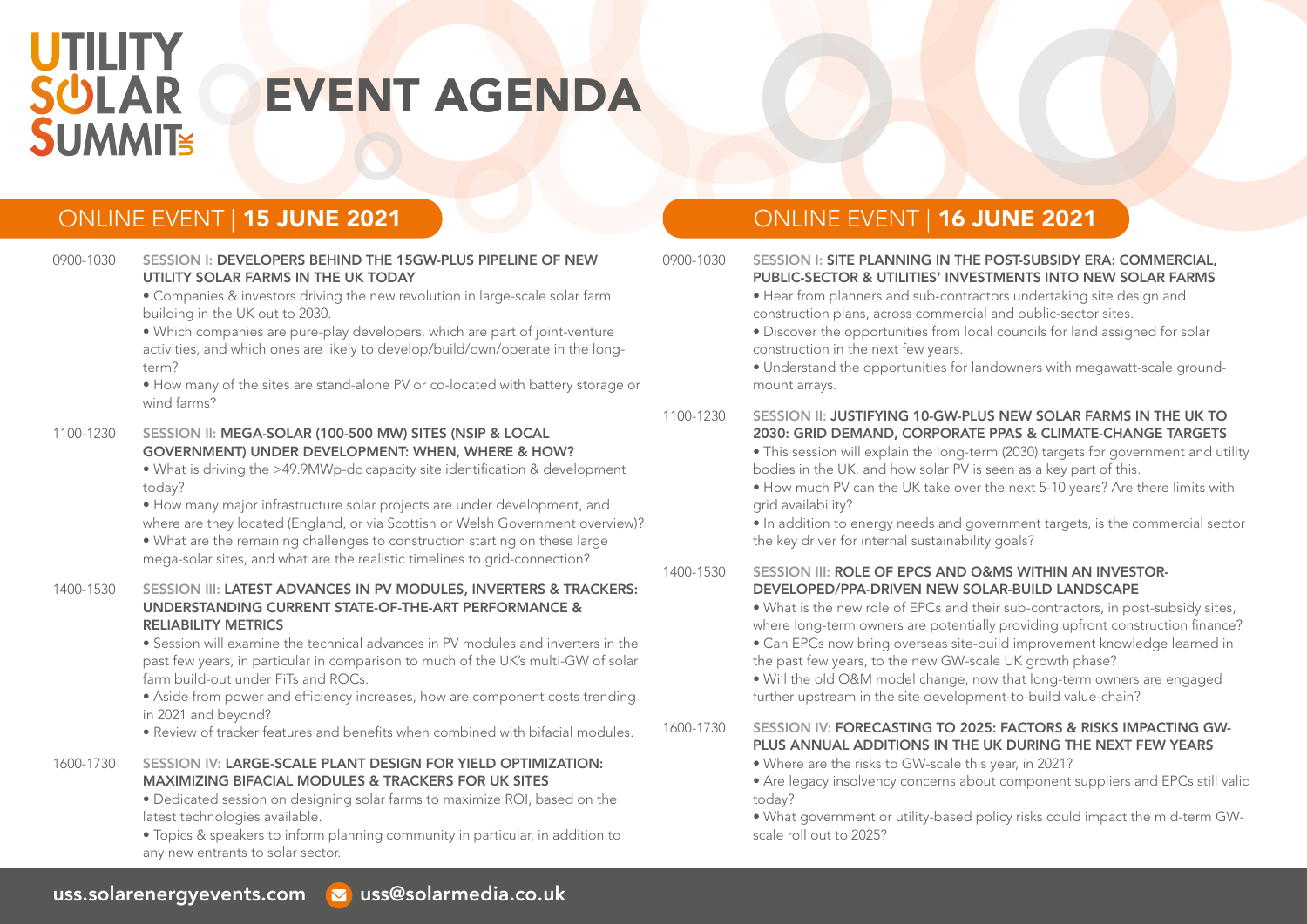# **JMMITE**

# ATTENDING COMPANIES

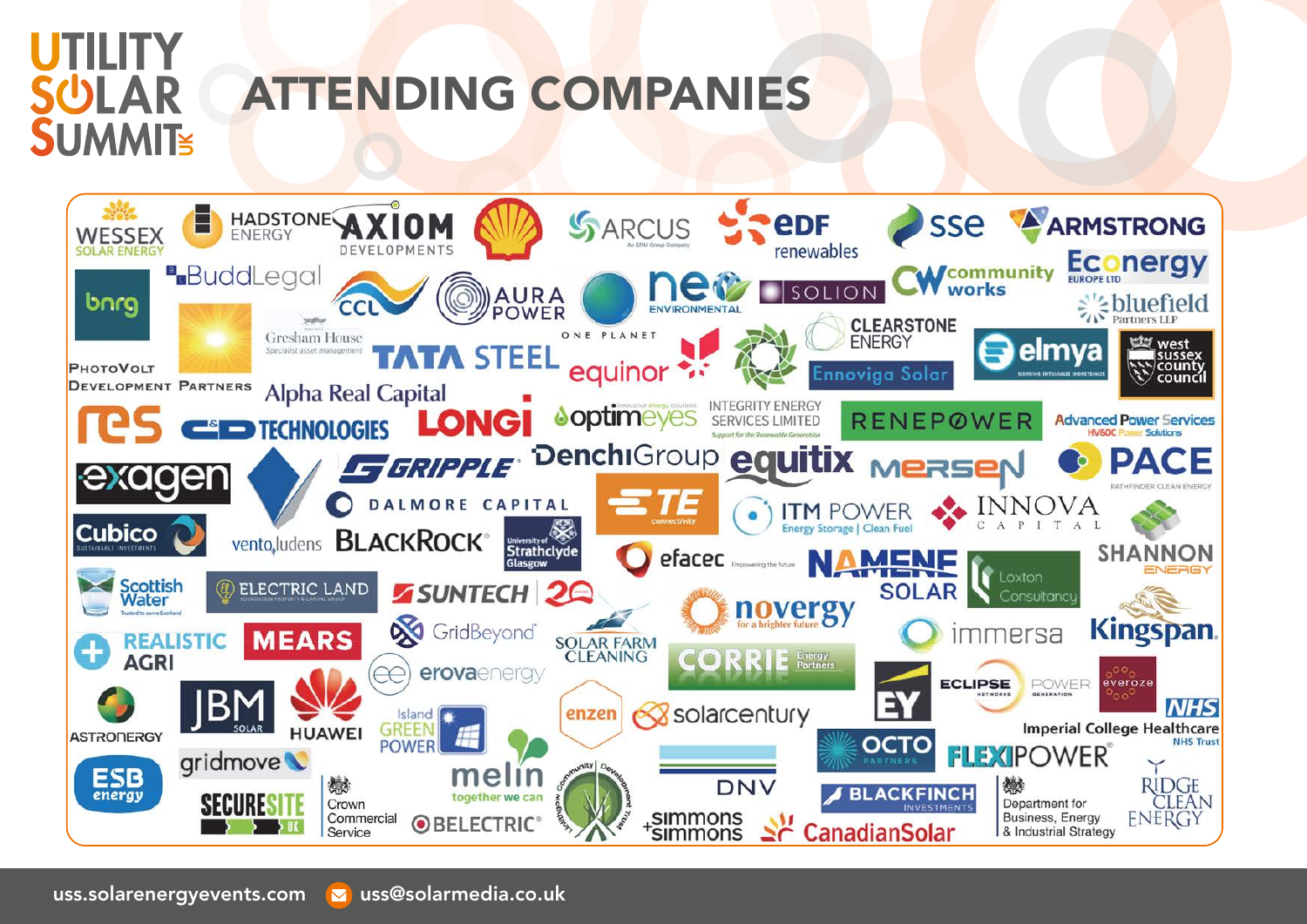# UTILITY<br>SÜLAR<br>SUMMIT

## PARTNERING OPTIONS

|                                                                                   | <b>GOLD SPONSOR</b>                   | <b>SILVER SPONSOR</b>         |
|-----------------------------------------------------------------------------------|---------------------------------------|-------------------------------|
| <b>PACKAGE FEATURES</b>                                                           |                                       |                               |
| <b>Speaking slot</b>                                                              | <b>30 Minute Keynote Presentation</b> | <b>20 Minute Presentation</b> |
| Replay of speaking session by Solar Media as a webinar (within 3<br>month period) | ✓                                     | $\boldsymbol{\mathsf{X}}$     |
| Virtual booth, download centre and meeting hub                                    | ✓                                     | ✓                             |
| <b>EVENT DATA / VIP OUTREACH</b>                                                  |                                       |                               |
| <b>Contact details for all event attendees</b>                                    | ✓                                     | $\boldsymbol{\mathsf{X}}$     |
| Contact details for speaking session attendees                                    | ✓                                     | $\checkmark$                  |
| Post event introductions to key company partners                                  | 10                                    | X                             |
| VIP guest invitations to event                                                    | 30                                    | 10                            |
| <b>BRANDING</b>                                                                   |                                       |                               |
| Featured logo in all event marketing campaigns                                    | "GOLD SPONSOR" status                 | "SILVER SPONSOR" status       |